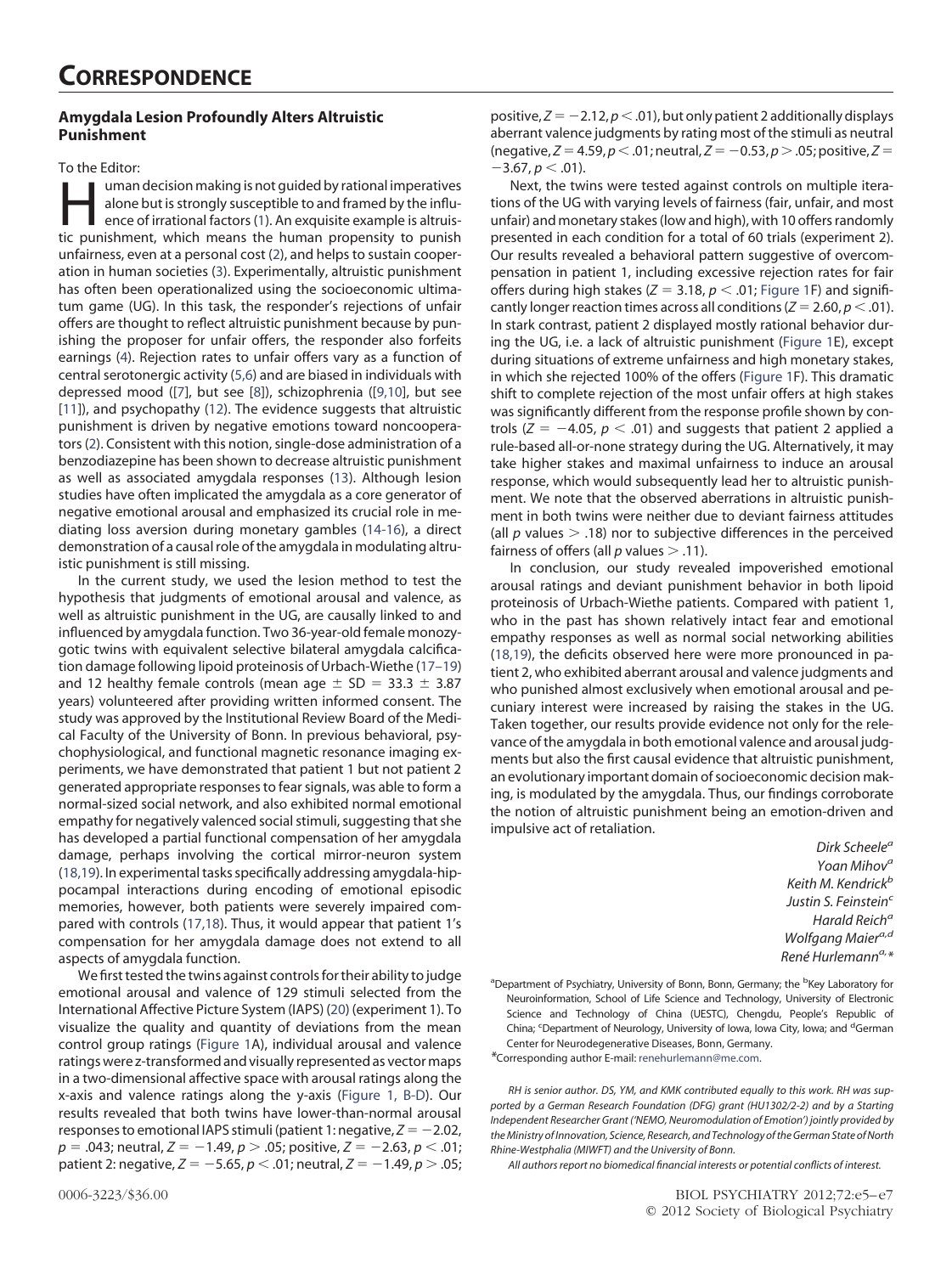

<span id="page-1-4"></span>**Figure 1.** Emotion ratings **(A-D)** and ultimatum game decisions **(E, F)**. **(A)** Arousal and valence ratings in the control group for 129 stimuli selected from the International Affective Picture System (IAPS), forming the characteristic "boomerang" shape of affective space (20). Vector maps for negative **(B)**, neutral **(C)**, and positive **(D)** IAPS stimuli, illustrating deviant arousal ratings in both patients and deviant valence ratings in patient 1. Rejection rates of unfair offers in the ultimatum game in percent (mean 1 SD as indicated by the grey area for controls) for the low **(E)** and high **(F)** stakes conditions, demonstrating deviant altruistic punishment in both patients.

- <span id="page-1-1"></span><span id="page-1-0"></span>1. Camerer CF, Fehr E (2006): When does "economic man" dominates social behavior? *Science* 311:47–52.
- <span id="page-1-3"></span><span id="page-1-2"></span>3. Henrich J, McElreath R, Barr A, Ensminger J, Barrett C, Bolyanatz A, *et al.* (2006): Costly punishment across human societies. *Science* 312:1767–1770.
- 2. Fehr E, Gächter S (2002): Altruistic punishment in humans. *Nature* 415: 137–140.
- 4. Güth W, Schmittberger R, Schwarze B (1982): An experimental analysis of ultimatum bargaining. *J Econ Behav Organ* 3:367–388.